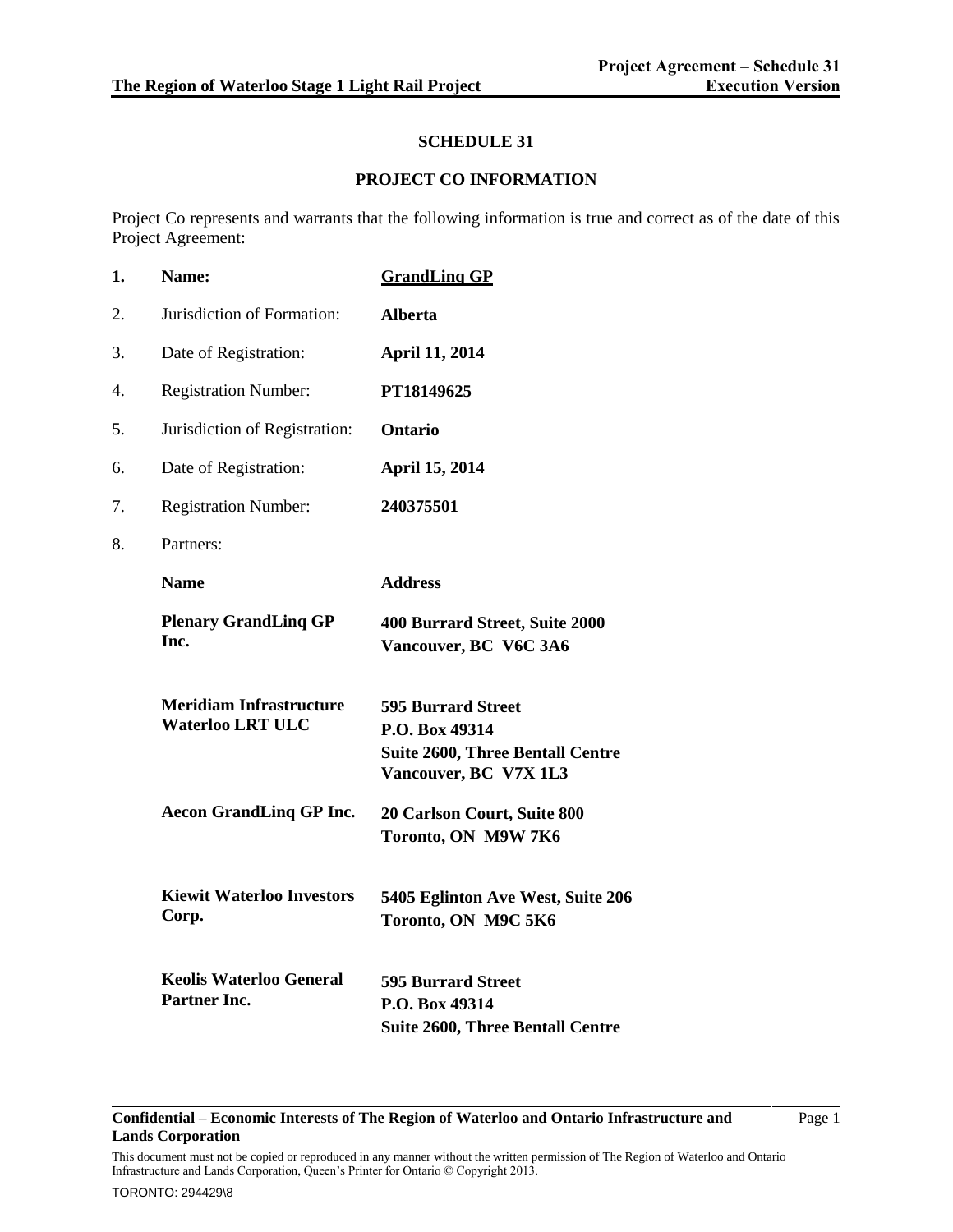## **Vancouver, BC V7X 1L3**

9. Executive Committee:

| <b>Name</b>                                | <b>Address</b>                                                                                                  |
|--------------------------------------------|-----------------------------------------------------------------------------------------------------------------|
| <b>Martin Stickland</b>                    | 400 Burrard Street, Suite 2000<br>Vancouver, BC V6C 3A6                                                         |
| <b>Philip Dreaver</b>                      | 400 Burrard Street, Suite 2000<br>Vancouver, BC V6C 3A6                                                         |
| <b>Brian Budden (alternate)</b>            | 400 Burrard Street, Suite 2000<br>Vancouver, BC V6C 3A6                                                         |
| <b>Elisabeth Hivon</b>                     | <b>595 Burrard Street</b><br>P.O. Box 49314<br><b>Suite 2600, Three Bentall Centre</b><br>Vancouver, BC V7X 1L3 |
| <b>Scott Derby</b>                         | <b>595 Burrard Street</b><br>P.O. Box 49314<br><b>Suite 2600, Three Bentall Centre</b><br>Vancouver, BC V7X 1L3 |
| <b>Thierry Deau (alternate)</b>            | <b>595 Burrard Street</b><br>P.O. Box 49314<br><b>Suite 2600, Three Bentall Centre</b><br>Vancouver, BC V7X 1L3 |
| <b>Jean Michel Martinez</b><br>(alternate) | <b>595 Burrard Street</b><br>P.O. Box 49314<br><b>Suite 2600, Three Bentall Centre</b><br>Vancouver, BC V7X 1L3 |
| <b>Steve Nackan</b>                        | <b>20 Carlson Court, Suite 800</b><br>Toronto, ON M9W 7K6                                                       |
| <b>Eitan Ladizinsky</b><br>(alternate)     | 20 Carlson Court, Suite 800<br>Toronto, ON M9W 7K6                                                              |
| <b>James Bennett</b>                       | 5405 Eglinton Ave West, Suite 206<br>Toronto, ON M9C 5K6                                                        |
| Sam Chai (alternate)                       | 5405 Eglinton Ave West, Suite 206                                                                               |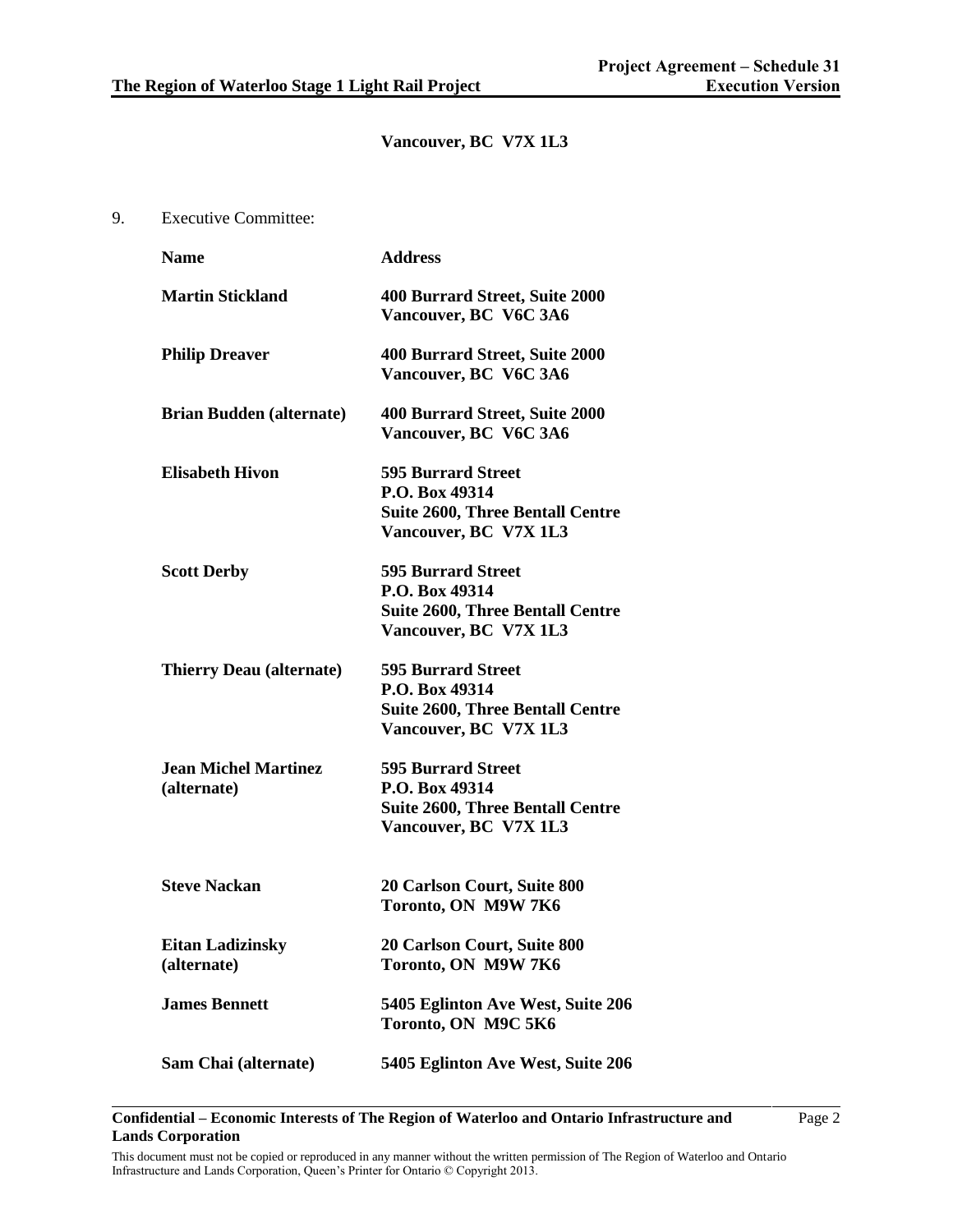|     | Dao Dam Hieu                                              | <b>595 Burrard Street</b><br>P.O. Box 49314<br><b>Suite 2600, Three Bentall Centre</b><br>Vancouver, BC V7X 1L3 |
|-----|-----------------------------------------------------------|-----------------------------------------------------------------------------------------------------------------|
|     | <b>Thomas Cuingnet</b>                                    | <b>595 Burrard Street</b><br>P.O. Box 49314<br><b>Suite 2600, Three Bentall Centre</b><br>Vancouver, BC V7X 1L3 |
| 10. | Subsidiaries:                                             | <b>None</b>                                                                                                     |
| 11. | Authorized and issued<br>partnership units:               |                                                                                                                 |
|     | Name and address of<br>registered holder                  | Percentage and class of units held                                                                              |
|     | <b>Plenary GrandLing GP</b><br>Inc.                       | <b>35% General Partner Interest</b>                                                                             |
|     | <b>Meridiam Infrastructure</b><br><b>Waterloo LRT ULC</b> | <b>35% General Partner Interest</b>                                                                             |
|     | <b>Aecon GrandLing GP Inc.</b>                            | 10% General Partner Interest                                                                                    |
|     | <b>Kiewit Waterloo Investors</b><br>Corp.                 | 10% General Partner Interest                                                                                    |
|     | <b>Keolis Waterloo General</b><br><b>Partner Inc.</b>     | 10% General Partner Interest                                                                                    |
| 12. | Loans:                                                    |                                                                                                                 |
|     | holder                                                    | Name and address of registered Nominal value of loan                                                            |
|     | <b>None</b>                                               |                                                                                                                 |
| 13. | holder and amount):                                       | Other outstanding securities (including description of type of securities, name and address of                  |

### **Toronto, ON M9C 5K6**

**None**

This document must not be copied or reproduced in any manner without the written permission of The Region of Waterloo and Ontario Infrastructure and Lands Corporation, Queen's Printer for Ontario © Copyright 2013.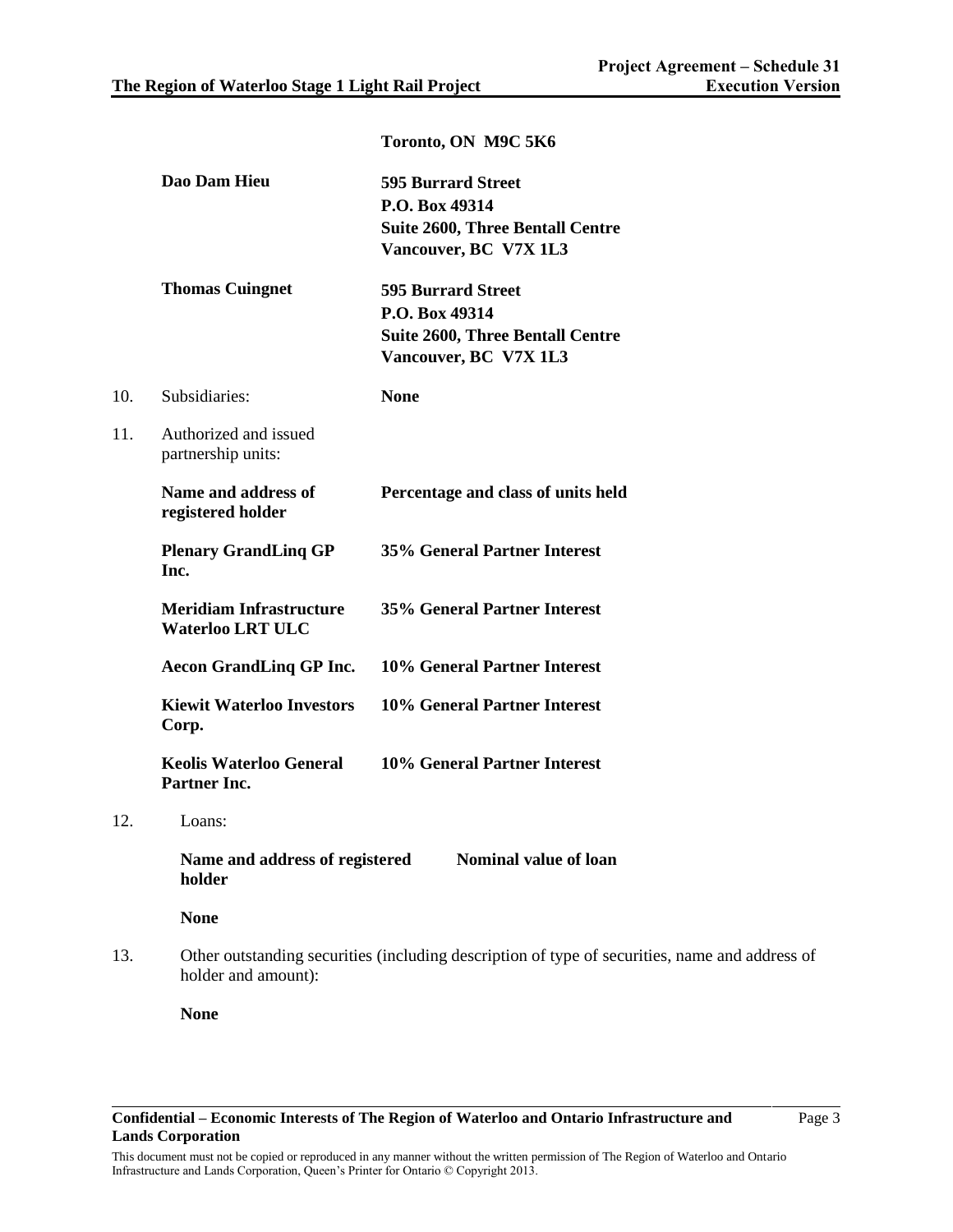14. Summary of any constitutional, contractual or other special voting rights, restrictions on powers of partners or similar matters relevant to the control of Project Co:

**The rights and obligations of the Partners to manage or supervise the business and affairs of the Partnership are governed by an amended and restated partnership agreement made as of May 5, 2014.**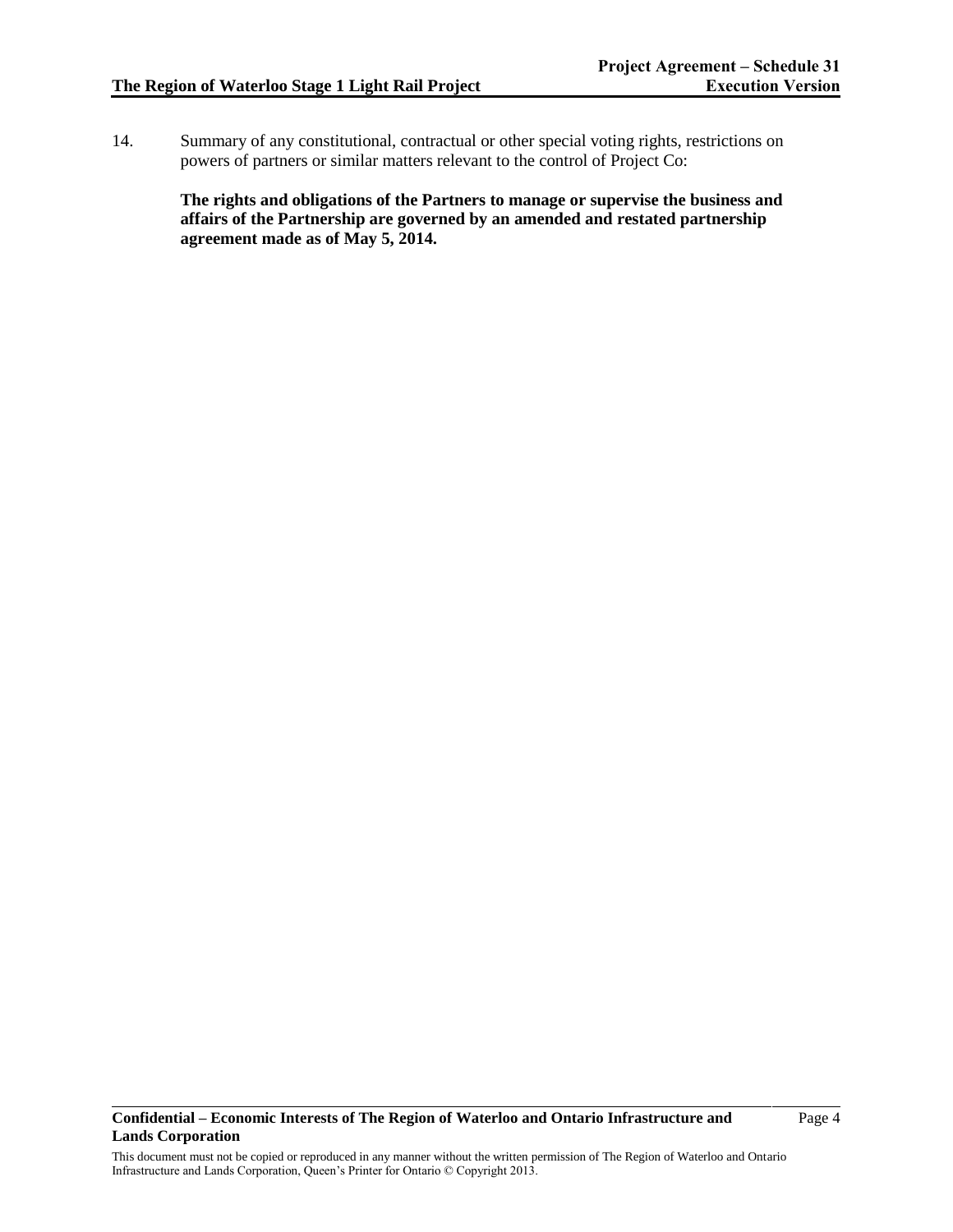Page 5

| 1. | Name:                                | <b>Plenary GrandLing GP Inc.</b>                        |                                              |
|----|--------------------------------------|---------------------------------------------------------|----------------------------------------------|
| 2. | Jurisdiction of Incorporation:       | <b>British Columbia</b>                                 |                                              |
| 3. | Date of Incorporation:               | <b>February 28, 2014</b>                                |                                              |
| 4. | <b>Corporation Number:</b>           | <b>BC0995223</b>                                        |                                              |
| 5. | Directors:                           |                                                         |                                              |
|    | <b>Name</b>                          | <b>Address</b>                                          |                                              |
|    | A. Phillip Dreaver                   | 400 Burrard Street, Suite 2000<br>Vancouver, BC V6C 3A6 |                                              |
|    | <b>Paul Dunstan</b>                  | 400 Burrard Street, Suite 2000<br>Vancouver, BC V6C 3A6 |                                              |
|    | <b>Martin Stickland</b>              | 400 Burrard Street, Suite 2000<br>Vancouver, BC V6C 3A6 |                                              |
| 6. | Officers:                            |                                                         |                                              |
|    | <b>Name</b>                          | <b>Address</b>                                          | <b>Office</b>                                |
|    | A. Phillip Dreaver                   | 400 Burrard Street, Suite 2000<br>Vancouver, BC V6C 3A6 | <b>Vice President</b>                        |
|    | <b>Paul Dunstan</b>                  | 400 Burrard Street, Suite 2000<br>Vancouver, BC V6C 3A6 | <b>President</b>                             |
|    | <b>Rajan Baines</b>                  | 400 Burrard Street, Suite 2000<br>Vancouver, BC V6C 3A6 | Secretary, Chief<br><b>Financial Officer</b> |
| 7. | Subsidiaries:                        | <b>None</b>                                             |                                              |
| 8. | Authorized and issued share capital: |                                                         |                                              |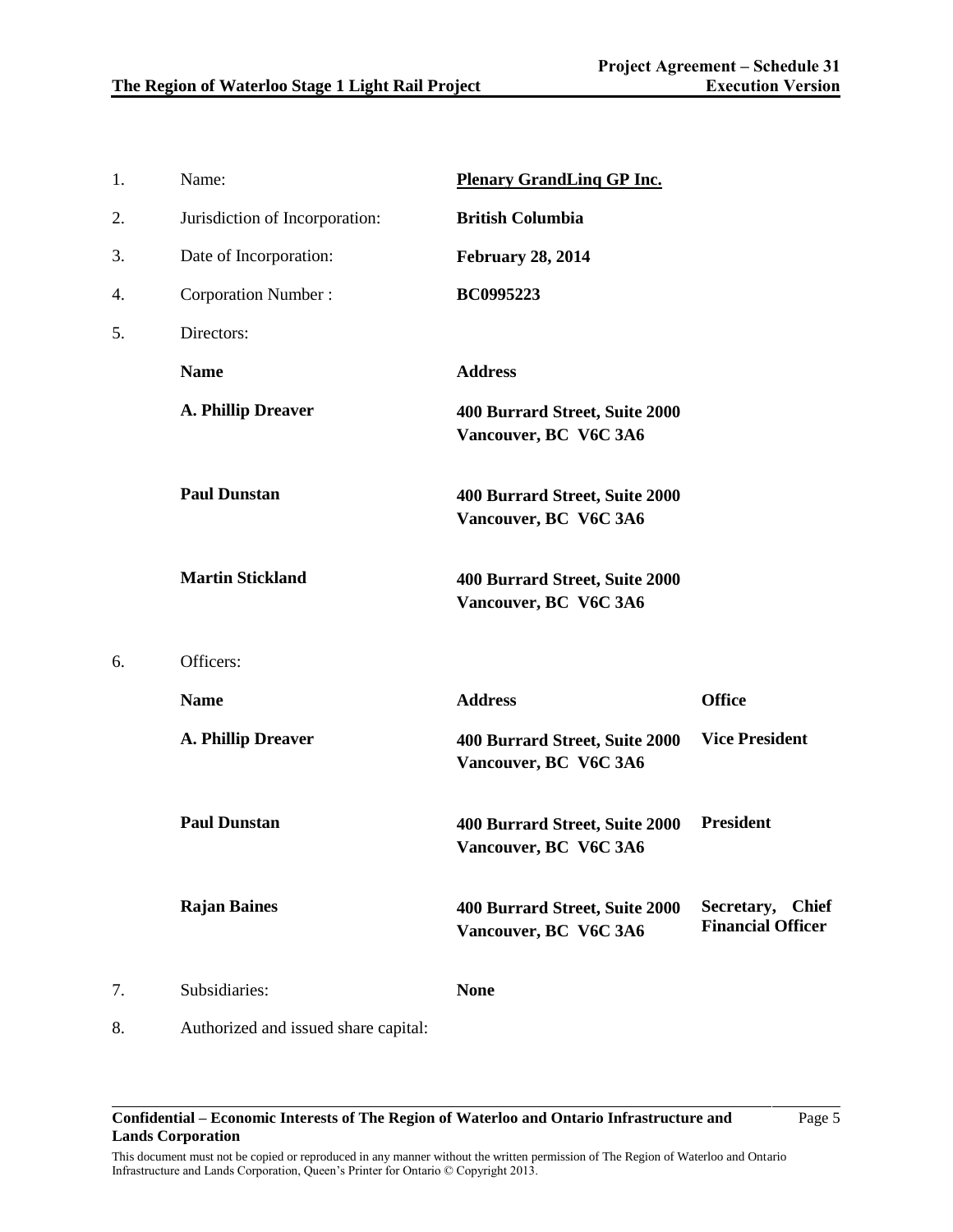|     | Name and address of registered<br>holder                                                                              | <b>Number and class of shares</b><br>held | Amount paid up |
|-----|-----------------------------------------------------------------------------------------------------------------------|-------------------------------------------|----------------|
|     | <b>Plenary Investments XV (Canada)</b>                                                                                | 100 Common                                | \$100.00       |
| 9.  | Loans:                                                                                                                |                                           |                |
|     | Name and address of registered<br>holder                                                                              | <b>Nominal value of loan</b>              |                |
|     | <b>None</b>                                                                                                           |                                           |                |
| 10. | Other outstanding securities (including description of type of securities, name and address of<br>holder and amount): |                                           |                |
|     | <b>None</b>                                                                                                           |                                           |                |
| 11. | Summary of any constitutional, contractual or other special voting rights, restrictions on                            |                                           |                |

powers of directors or similar matters relevant to the control of Project Co:

**None**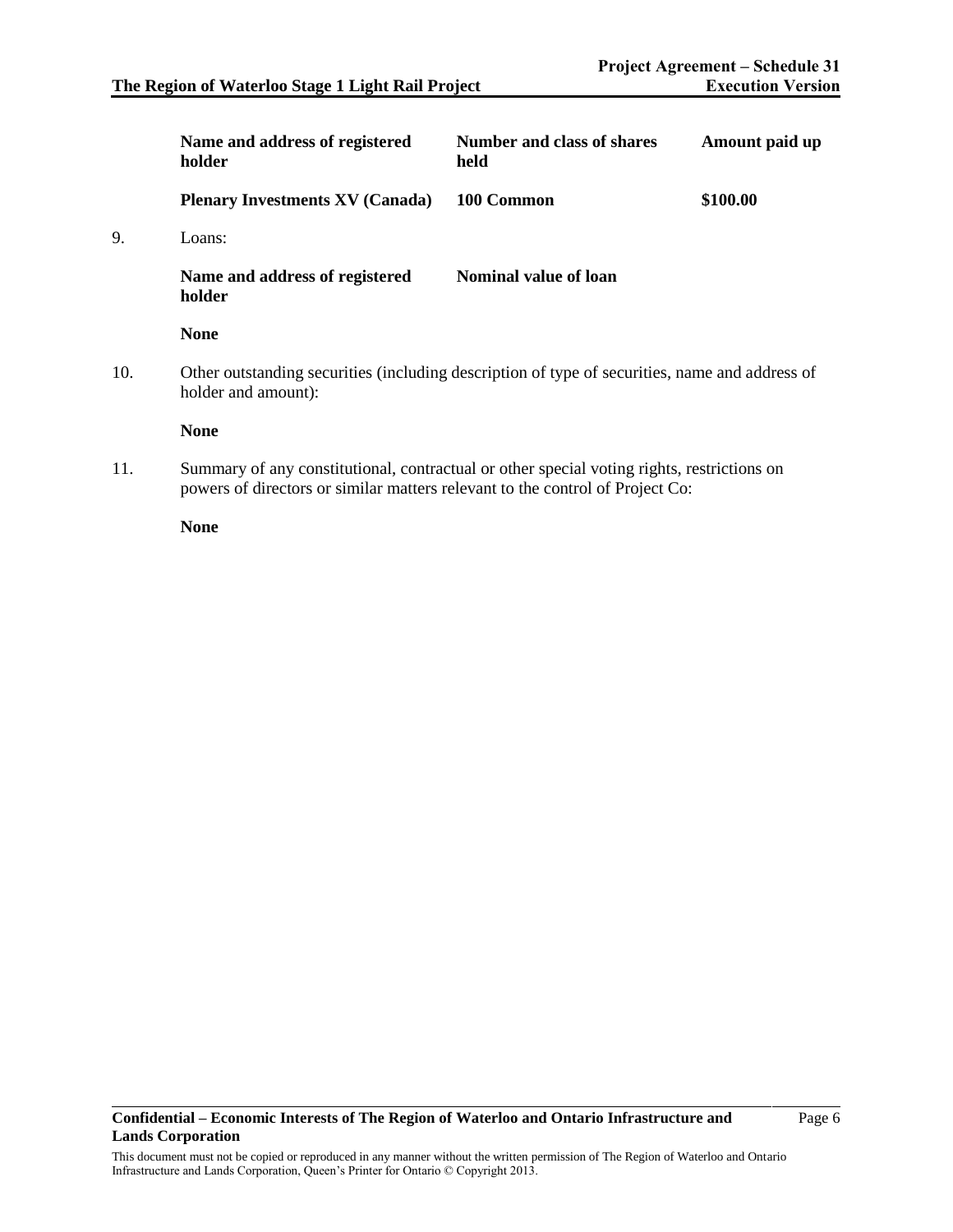| 1. | Name:                          | <b>Meridiam Infrastructure</b><br><b>Waterloo LRT ULC</b>                                                                 |                       |
|----|--------------------------------|---------------------------------------------------------------------------------------------------------------------------|-----------------------|
| 2. | Jurisdiction of Incorporation: | <b>British Columbia</b>                                                                                                   |                       |
| 3. | Date of Incorporation:         | <b>November 7, 2012</b>                                                                                                   |                       |
| 4. | <b>Corporation Number:</b>     | <b>BC0954635</b>                                                                                                          |                       |
| 5. | Directors:                     |                                                                                                                           |                       |
|    | <b>Name</b>                    | <b>Address</b>                                                                                                            |                       |
|    | <b>Thierry Deau</b>            | <b>595 Burrard Street</b><br>P.O. Box 49314<br><b>Suite 2600, Three Bentall</b><br><b>Centre</b><br>Vancouver, BC V7X 1L3 |                       |
| 6. | Officers:                      |                                                                                                                           |                       |
|    | <b>Name</b>                    | <b>Address</b>                                                                                                            | <b>Office</b>         |
|    | <b>Thierry Deau</b>            | <b>595 Burrard Street</b><br>P.O. Box 49314<br><b>Suite 2600, Three Bentall</b><br><b>Centre</b><br>Vancouver, BC V7X 1L3 | <b>President</b>      |
|    | <b>Joseph Aiello</b>           | <b>595 Burrard Street</b><br>P.O. Box 49314<br><b>Suite 2600, Three Bentall</b><br><b>Centre</b><br>Vancouver, BC V7X 1L3 | <b>Secretary</b>      |
|    | <b>Elisabeth Hivon</b>         | <b>595 Burrard Street</b><br>P.O. Box 49314<br><b>Suite 2600, Three Bentall</b><br><b>Centre</b><br>Vancouver, BC V7X 1L3 | <b>Vice President</b> |
|    | <b>Olivier Garnier</b>         | <b>595 Burrard Street</b><br>P.O. Box 49314<br><b>Suite 2600, Three Bentall</b><br><b>Centre</b>                          | <b>Treasurer</b>      |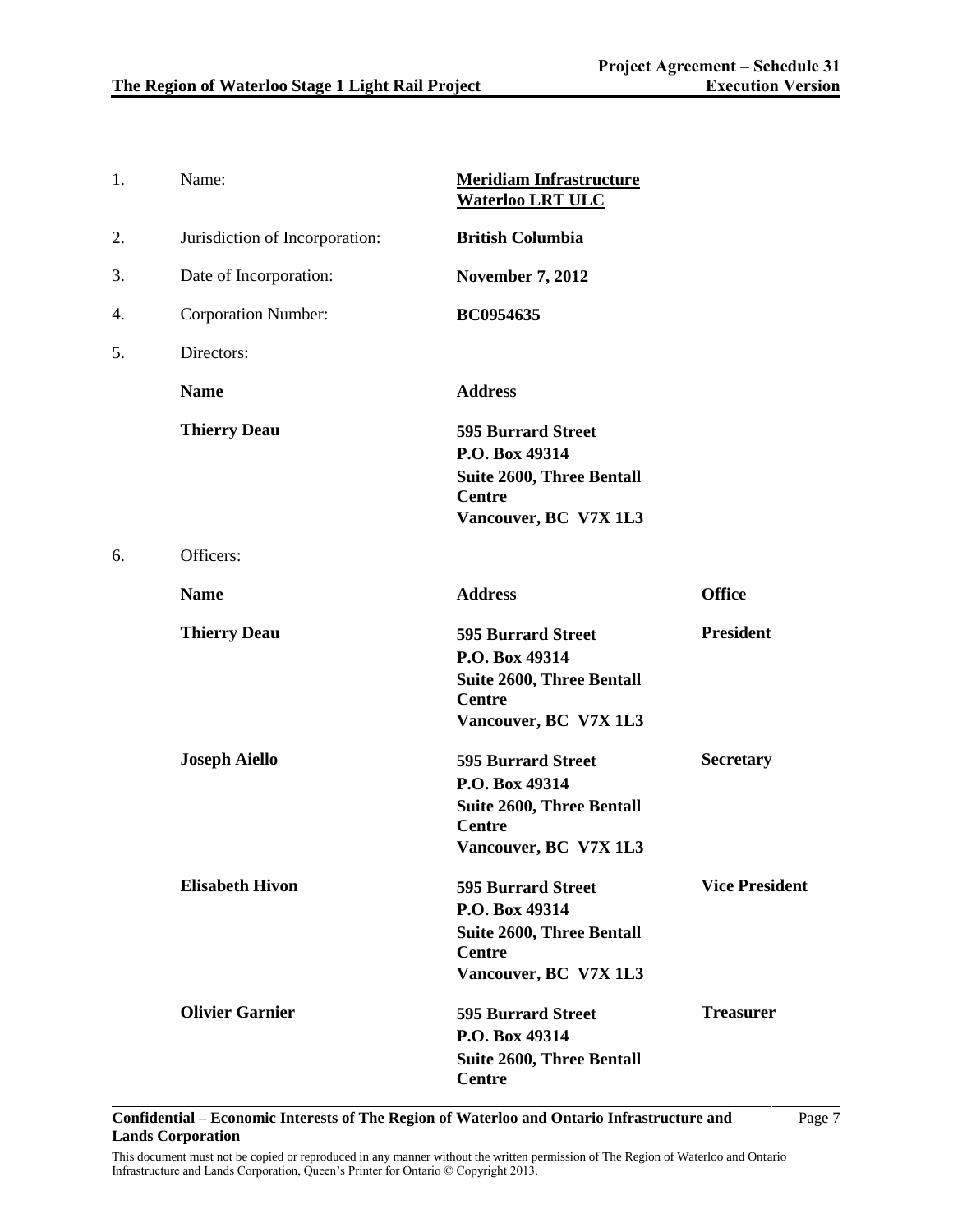## **Vancouver, BC V7X 1L3**

| 7.  | Subsidiaries:                                                                                                         | <b>None</b>                               |                |
|-----|-----------------------------------------------------------------------------------------------------------------------|-------------------------------------------|----------------|
| 8.  | Authorized and issued share capital:                                                                                  |                                           |                |
|     | Name and address of registered<br>holder                                                                              | <b>Number and class of shares</b><br>held | Amount paid up |
|     | <b>Meridiam Infrastructure Waterloo</b><br>LRT, LP                                                                    | 100 Common                                | \$1.00         |
| 9.  | Loans:                                                                                                                |                                           |                |
|     | Name and address of registered<br>holder                                                                              | <b>Nominal value of loan</b>              |                |
|     | <b>None</b>                                                                                                           |                                           |                |
| 10. | Other outstanding securities (including description of type of securities, name and address of<br>holder and amount): |                                           |                |
|     | <b>None</b>                                                                                                           |                                           |                |
| 11. | Summary of any constitutional, contractual or other special voting rights, restrictions on                            |                                           |                |

powers of directors or similar matters relevant to the control of Project Co:

**None**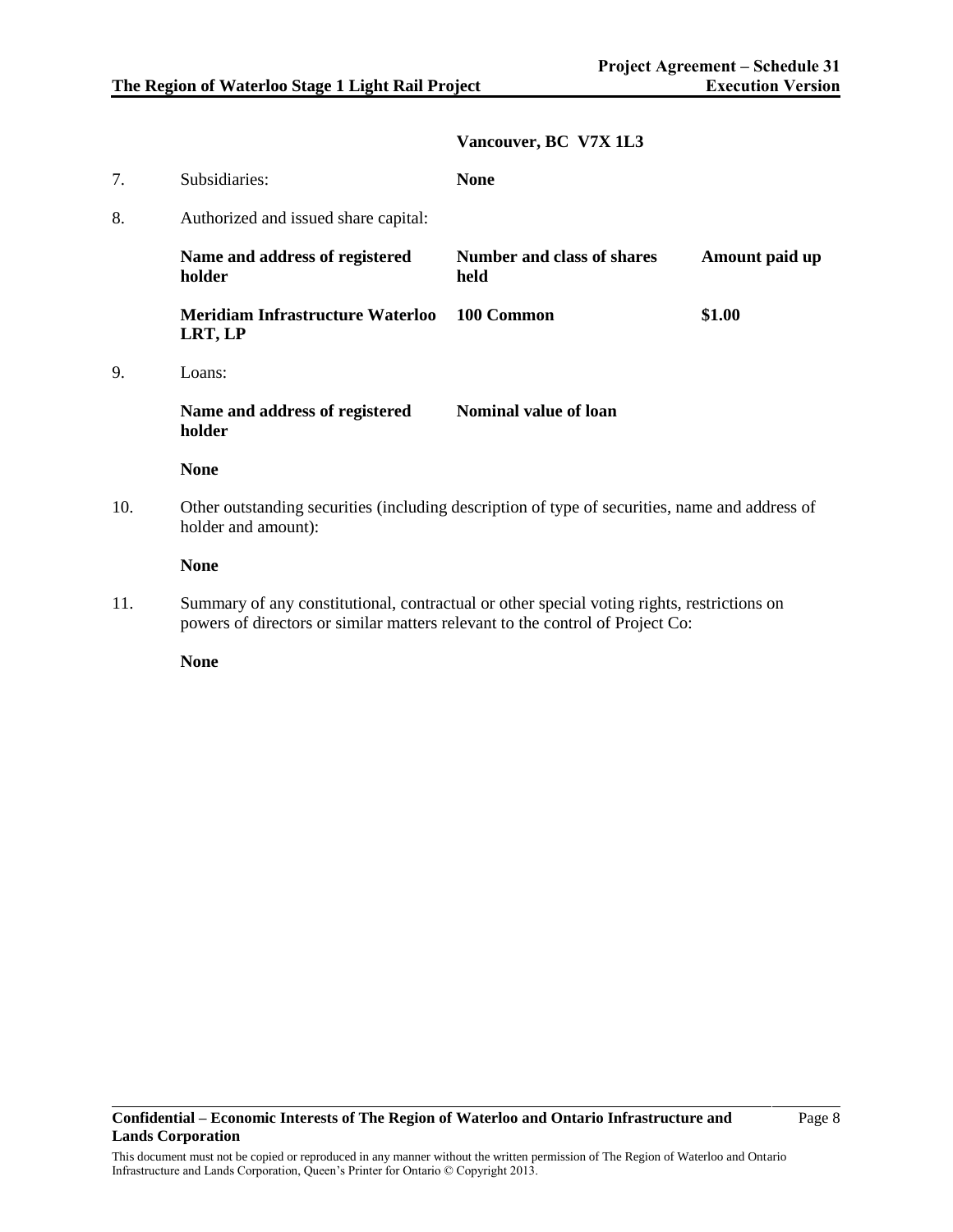| 1. | Name:                                    | <b>Aecon GrandLing GP Inc.</b>                     |                                                                      |
|----|------------------------------------------|----------------------------------------------------|----------------------------------------------------------------------|
| 2. | Jurisdiction of Incorporation:           | Federal                                            |                                                                      |
| 3. | Date of Incorporation:                   | <b>March 25, 2014</b>                              |                                                                      |
| 4. | <b>Corporation Number:</b>               | 883349-4                                           |                                                                      |
| 5. | Directors:                               |                                                    |                                                                      |
|    | <b>Name</b>                              | <b>Address</b>                                     |                                                                      |
|    | <b>Steve Nackan</b>                      | 20 Carlson Court, Suite 800<br>Toronto, ON M9W 7K6 |                                                                      |
|    | <b>L. Brian Swartz</b>                   | 20 Carlson Court, Suite 800<br>Toronto, ON M9W 7K6 |                                                                      |
| 6. | Officers:                                |                                                    |                                                                      |
|    | <b>Name</b>                              | <b>Address</b>                                     | <b>Office</b>                                                        |
|    | <b>Yonni Fushman</b>                     | 20 Carlson Court, Suite 800<br>Toronto, ON M9W 7K6 | <b>Vice President,</b><br><b>Assistant General</b><br><b>Counsel</b> |
|    | <b>Eitan Ladizinsky</b>                  | 20 Carlson Court, Suite 800<br>Toronto, ON M9W 7K6 | <b>Vice President,</b><br><b>Concessions</b>                         |
|    | <b>Colin Sam</b>                         | 20 Carlson Court, Suite 800<br>Toronto, ON M9W 7K6 | <b>Assistant</b><br>Corporate<br><b>Secretary</b>                    |
| 7. | Subsidiaries:                            | <b>None</b>                                        |                                                                      |
| 8. | Authorized and issued share capital:     |                                                    |                                                                      |
|    | Name and address of registered<br>holder | <b>Number and class of shares</b><br>held          | Amount paid up                                                       |
|    | <b>Aecon GrandLing Inc.</b>              | 1,00 Common                                        | \$10,000.00                                                          |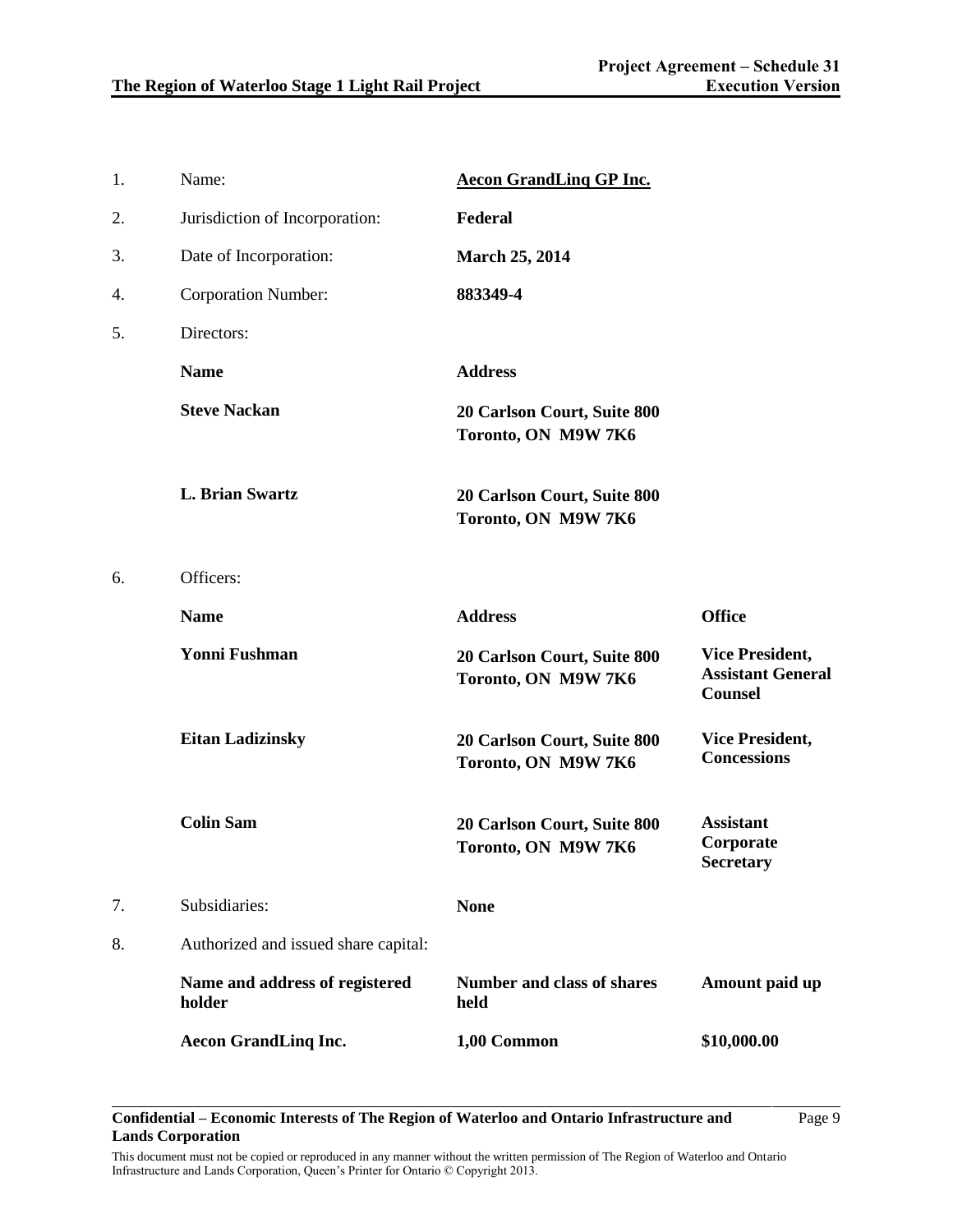# 9. Loans: **Name and address of registered holder None Nominal value of loan** 10. Other outstanding securities (including description of type of securities, name and address of holder and amount): **None**

11. Summary of any constitutional, contractual or other special voting rights, restrictions on powers of directors or similar matters relevant to the control of Project Co:

**None**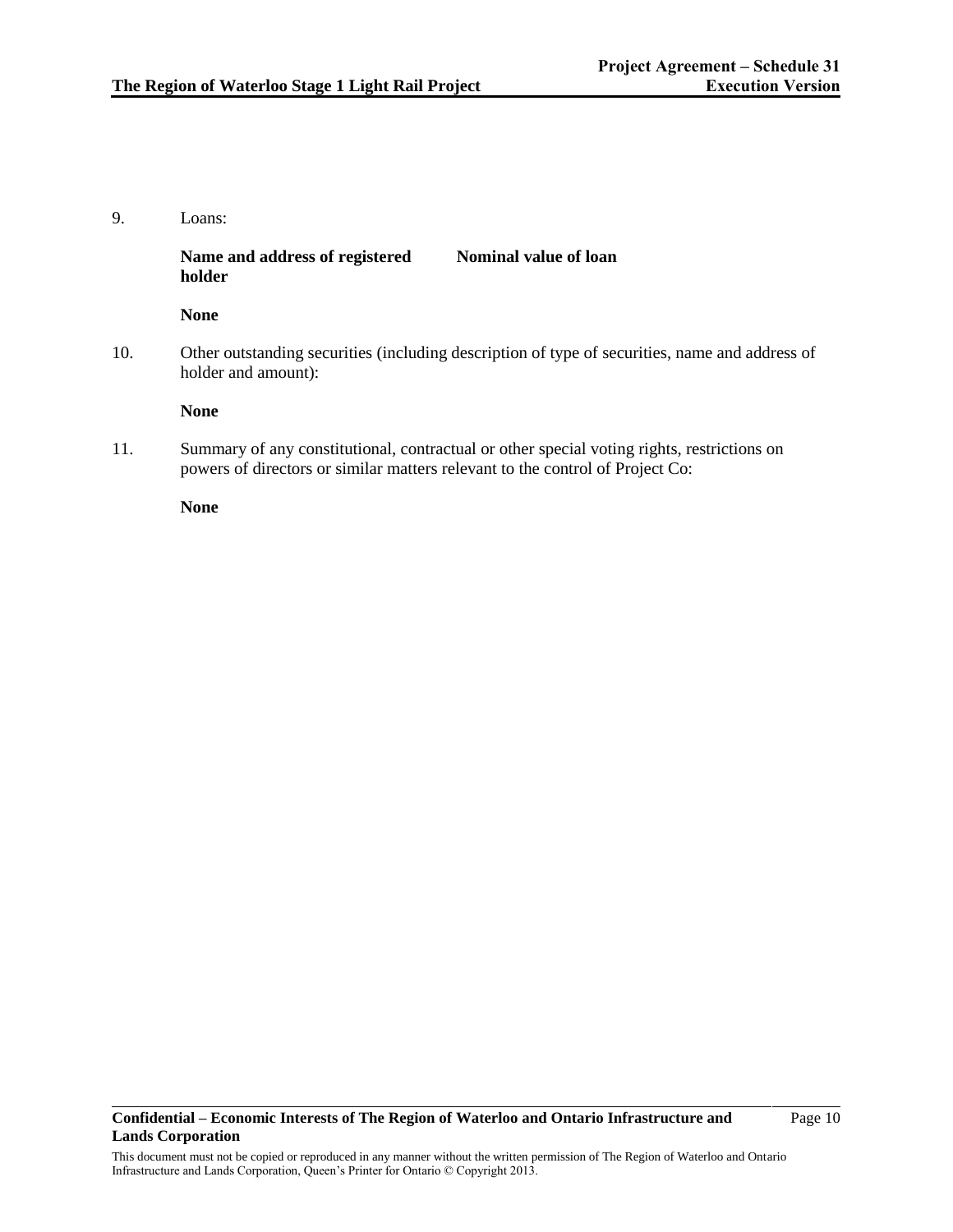| 1. | Name:                          | Kiewit Waterloo Investors Corp.                          |                                           |
|----|--------------------------------|----------------------------------------------------------|-------------------------------------------|
| 2. | Jurisdiction of Incorporation: | <b>British Columbia</b>                                  |                                           |
| 3. | Date of Incorporation:         | <b>March 25, 2014</b>                                    |                                           |
| 4. | <b>Corporation Number:</b>     | <b>BC0997579</b>                                         |                                           |
| 5. | Directors:                     |                                                          |                                           |
|    | <b>Name</b>                    | <b>Address</b>                                           |                                           |
|    | <b>Scott L. Cassels</b>        | 5405 Eglinton Ave West, Suite 206<br>Toronto, ON M9C 5K6 |                                           |
| 6. | Officers:                      |                                                          |                                           |
|    | <b>Name</b>                    | <b>Address</b>                                           | <b>Office</b>                             |
|    | <b>John E. McArthur</b>        | 5405 Eglinton Ave West, Suite 206<br>Toronto, ON M9C 5K6 | <b>President</b>                          |
|    | David J. Miles                 | 5405 Eglinton Ave West, Suite 206<br>Toronto, ON M9C 5K6 | <b>Executive Vice</b><br><b>President</b> |
|    | <b>Quirino Pollice</b>         | 5405 Eglinton Ave West, Suite 206<br>Toronto, ON M9C 5K6 | <b>Senior Vice</b><br><b>President</b>    |
|    | <b>James Bennett</b>           | 5405 Eglinton Ave West, Suite 206<br>Toronto, ON M9C 5K6 | <b>Vice President</b>                     |
|    | <b>Samson T. Chai</b>          | 5405 Eglinton Ave West, Suite 206<br>Toronto, ON M9C 5K6 | <b>Vice President</b>                     |
|    | Michael J. Piechoski           | 5405 Eglinton Ave West, Suite 206<br>Toronto, ON M9C 5K6 | <b>Vice President</b>                     |
|    | <b>Michael J. Whetstine</b>    | 5405 Eglinton Ave West, Suite 206<br>Toronto, ON M9C 5K6 | <b>Controller</b>                         |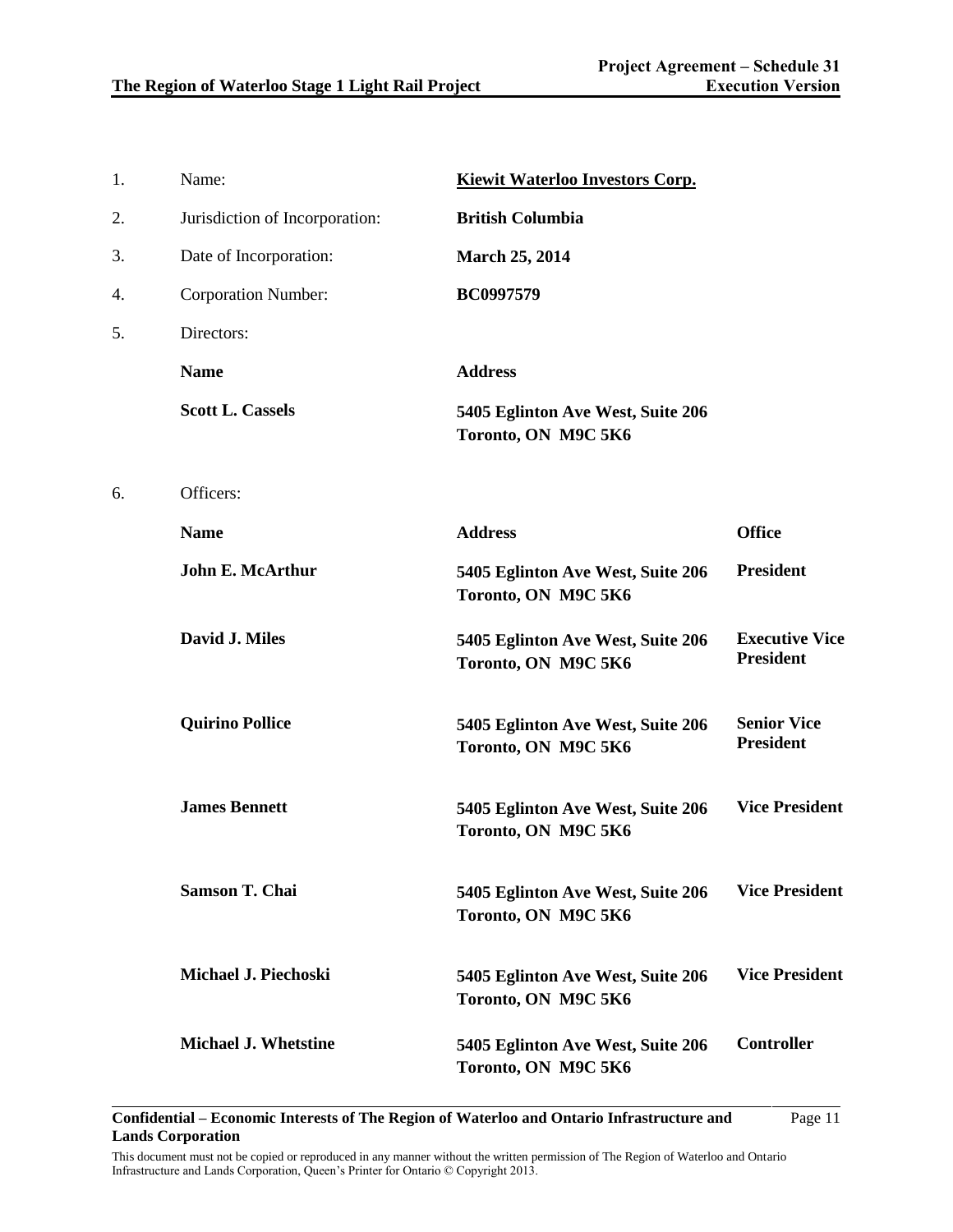|     | <b>Jean Dulmaine</b><br><b>Stephen S. Thomas</b>                                                   | 5405 Eglinton Ave West, Suite 206<br>Toronto, ON M9C 5K6<br>5405 Eglinton Ave West, Suite 206<br>Toronto, ON M9C 5K6 | <b>Assistant</b><br><b>Controller</b><br><b>Treasurer</b> |
|-----|----------------------------------------------------------------------------------------------------|----------------------------------------------------------------------------------------------------------------------|-----------------------------------------------------------|
|     | <b>Michael F. Norton</b>                                                                           | 5405 Eglinton Ave West, Suite 206<br>Toronto, ON M9C 5K6                                                             | <b>Secretary</b>                                          |
|     | Dean J. Kampschneider                                                                              | 5405 Eglinton Ave West, Suite 206<br>Toronto, ON M9C 5K6                                                             | <b>Assistant</b><br><b>Secretary</b>                      |
| 7.  | Subsidiaries:                                                                                      | <b>None</b>                                                                                                          |                                                           |
| 8.  | Authorized and issued share capital:                                                               |                                                                                                                      |                                                           |
|     | Name and address of registered<br>holder                                                           | Number and class of shares held                                                                                      | Amount paid up                                            |
|     | Kiewit Canada Development Corp.                                                                    | 1 Common                                                                                                             | \$1.00                                                    |
| 9.  | Loans:                                                                                             |                                                                                                                      |                                                           |
|     | Name and address of registered<br>holder                                                           | Nominal value of loan                                                                                                |                                                           |
|     | <b>None</b>                                                                                        |                                                                                                                      |                                                           |
| 10. | and amount):                                                                                       | Other outstanding securities (including description of type of securities, name and address of holder                |                                                           |
|     | <b>None</b>                                                                                        |                                                                                                                      |                                                           |
| 11. | ding at any sensitive mottons not expect to the senteed of Ducia at $\mathcal{O}_{\mathbb{R}^3}$ . | Summary of any constitutional, contractual or other special voting rights, restrictions on powers of                 |                                                           |

directors or similar matters relevant to the control of Project Co:

**None**

9. Loans: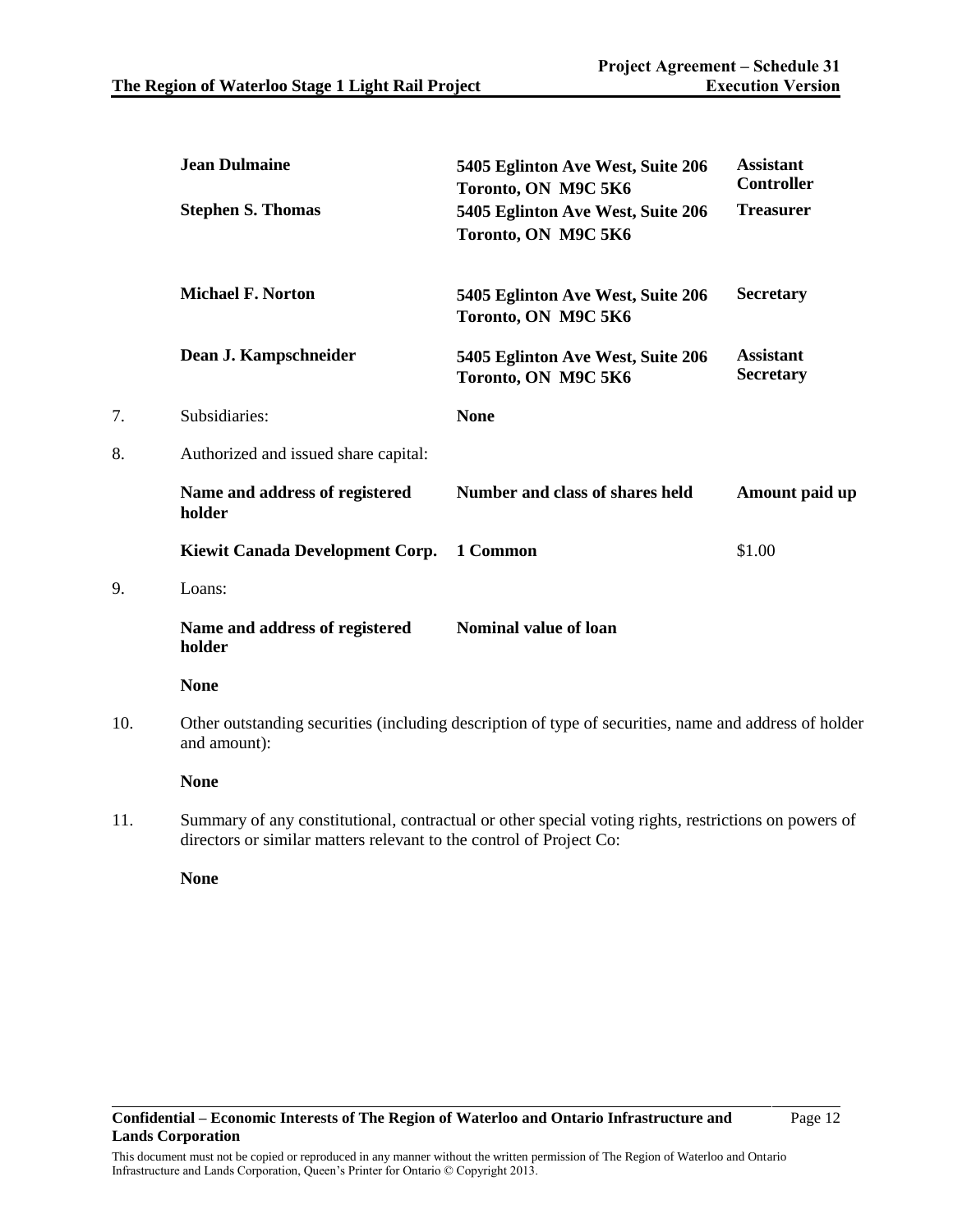Page 13

| 1.  | Name:                                    | <b>Keolis Waterloo General</b><br>Partner Inc.                                                                            |                  |
|-----|------------------------------------------|---------------------------------------------------------------------------------------------------------------------------|------------------|
| 2.  | Jurisdiction of Incorporation:           | Quebec                                                                                                                    |                  |
| 3.  | Date of Incorporation:                   | <b>April 2, 2014</b>                                                                                                      |                  |
| 4.  | <b>Corporation Number:</b>               | 1169965796                                                                                                                |                  |
| 5.  | Jurisdiction of Continuation:            | <b>British Columbia</b>                                                                                                   |                  |
| 6.  | Date of Continuation:                    | <b>April 22, 2014</b>                                                                                                     |                  |
| 7.  | <b>Corporation Number:</b>               | C1000117                                                                                                                  |                  |
| 8.  | Directors:                               |                                                                                                                           |                  |
|     | <b>Name</b>                              | <b>Address</b>                                                                                                            |                  |
|     | Dao Dam Hieu                             | <b>595 Burrard Street</b><br>P.O. Box 49314<br><b>Suite 2600, Three Bentall</b><br><b>Centre</b><br>Vancouver, BC V7X 1L3 |                  |
| 9.  | Officers:                                |                                                                                                                           |                  |
|     | <b>Name</b>                              | <b>Address</b>                                                                                                            | <b>Office</b>    |
|     | Dao Dam Hieu                             | <b>595 Burrard Street</b><br>P.O. Box 49314<br><b>Suite 2600, Three Bentall</b><br><b>Centre</b><br>Vancouver, BC V7X 1L3 | <b>President</b> |
| 10. | Subsidiaries:                            | <b>None</b>                                                                                                               |                  |
| 11. | Authorized and issued share capital:     |                                                                                                                           |                  |
|     | Name and address of registered<br>holder | <b>Number and class of shares</b><br>held                                                                                 | Amount paid up   |
|     | Keolis Canada Investment1 Inc.           | 1 Class A                                                                                                                 | \$1.00           |
| 12. | Loans:                                   |                                                                                                                           |                  |

#### **Confidential – Economic Interests of The Region of Waterloo and Ontario Infrastructure and Lands Corporation**

This document must not be copied or reproduced in any manner without the written permission of The Region of Waterloo and Ontario Infrastructure and Lands Corporation, Queen's Printer for Ontario © Copyright 2013.